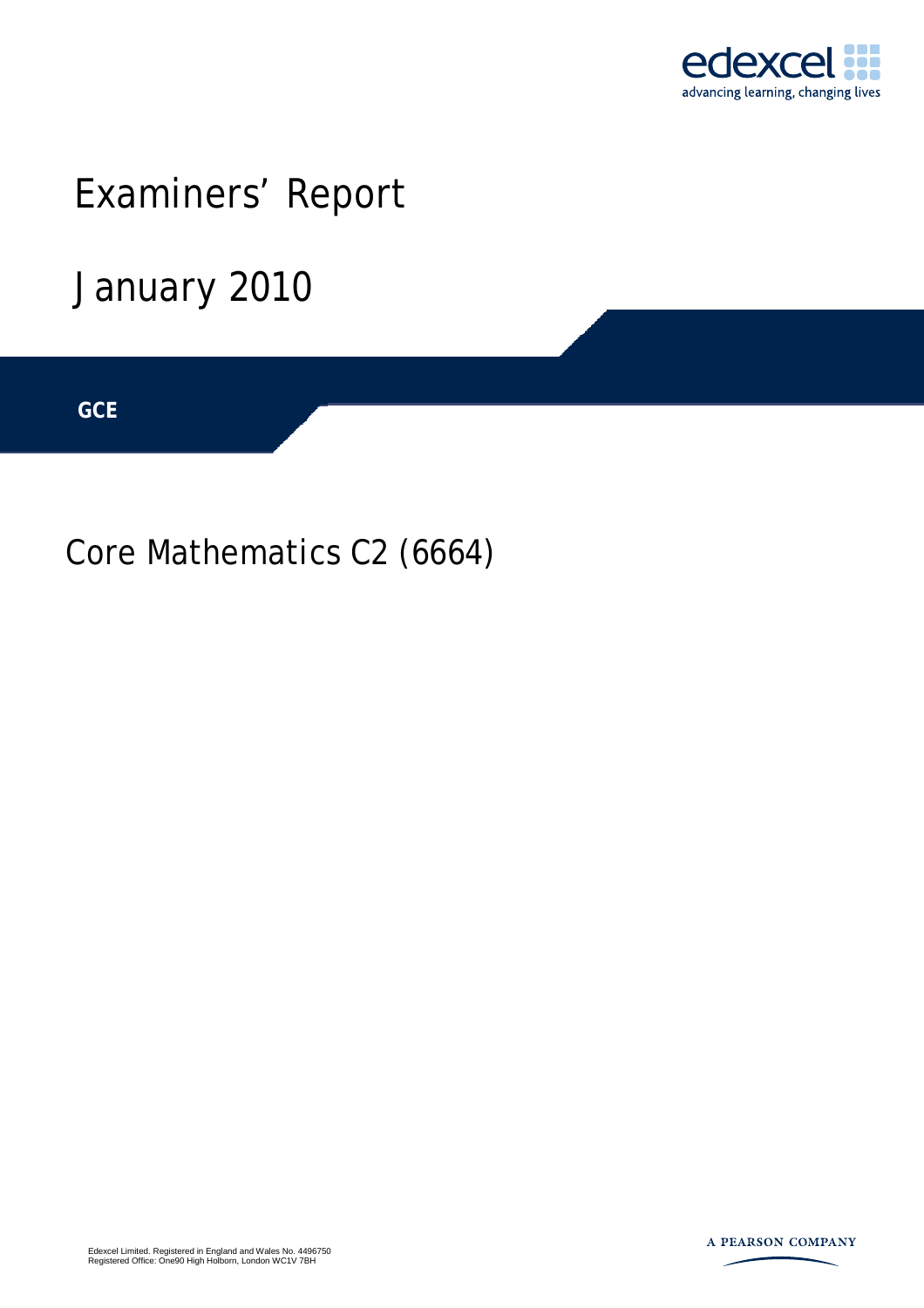Edexcel is one of the leading examining and awarding bodies in the UK and throughout the world. We provide a wide range of qualifications including academic, vocational, occupational and specific programmes for employers.

Through a network of UK and overseas offices, Edexcel's centres receive the support they need to help them deliver their education and training programmes to learners.

For further information, please call our GCE line on 0844 576 0025, our GCSE team on 0844 576 0027, or visit our website at www.edexcel.com.

If you have any subject specific questions about the content of this Examiners' Report that require the help of a subject specialist, you may find our Ask The Expert email service helpful.

Ask The Expert can be accessed online at the following link:

http://www.edexcel.com/Aboutus/contact-us/

January 2010

Publications Code US022706

All the material in this publication is copyright © Edexcel Ltd 2010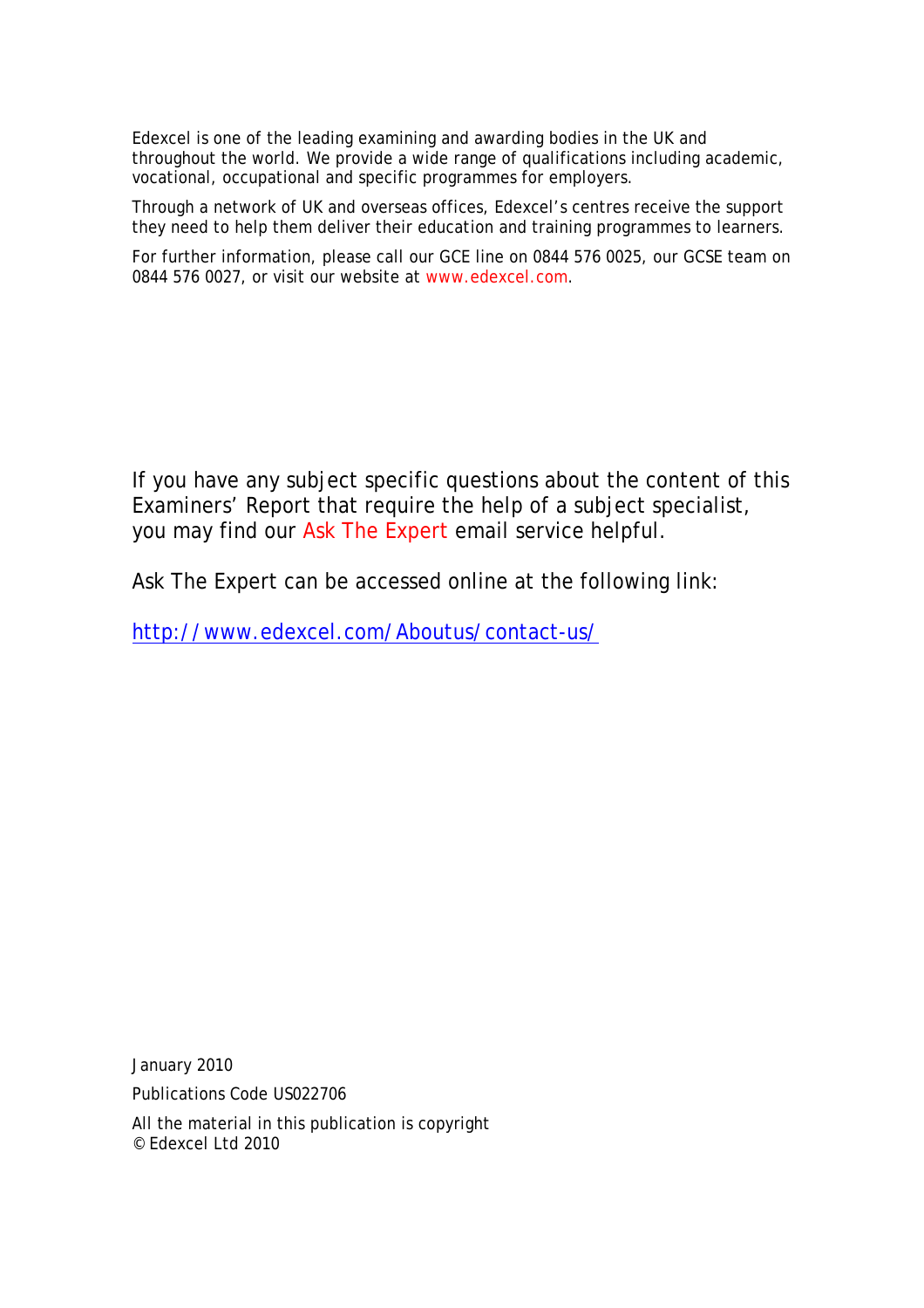### **Core Mathematics Unit C2 Specification 6664**

#### **Introduction**

This paper contained just nine questions, but covered the specification well and tested knowledge of the material. Most candidates tried each question and there were some very good answers from the stronger candidates. Others, however, may have been short of time as they had spent too long on repeated attempts at Q2 and Q3, or had used long methods on the last part of Q8. There was evidence that a sizeable group of candidates have some difficulty in thinking through problems or tackling questions that were not necessarily framed in ways that they were used to seeing.  $(Q4(a), Q7(d), Q8(c)$  and  $Q8(e)$ ). Many do not seem to look at the structure of questions before starting to answer. One particular failing is demonstrated by a tendency to expend large amounts of time and effort on questions worth very few marks.

Numeric and algebraic slips were common, Basic skills with signs, fractions, powers and logs need more practice.  $(Q3, Q5, Q6(b), Q7(d), Q8(c)$  and  $Q8(e), Q9(a)$ ). Frequently there was a lack of clarity in the solutions to questions requiring explanation. Presentation of work varied considerably. While some candidates produced neat precise answers others made multiple attempts, which were unclear and difficult to follow. Candidates making second attempts at questions on later pages are advised to make clear reference to this on the page where they began their solution.

#### **Report on individual questions**

#### **Question 1**

This binomial expansion was answered well, with a majority of the candidates scoring three or four marks. The binomial coefficients were usually correct, though a few used  ${}^5C_r$  instead of <sup>6</sup>C<sub>r</sub>. Those using the  $(a+b)^n$  formula were the most accurate. The majority of errors with that method being with  $+/-$  signs: using *x* instead of  $-x$ ,  $(-x)^2$  becoming  $-x^2$ , not simplifying 1458(-*x*) to -1458*x* or leaving as +(-1458*x*). Attempts to take out the 3 to use the  $(1 + x)^n$ expansion were generally less successful with candidates not raising 3 to a power or not dividing the *x* term by 3. There were a number of marks lost by slips such as miscopying 729 as 792 or 726, or neglecting the *x* in the second term.

#### **Question 2**

(a) Most candidates correctly substituted  $1 - \sin^2 x$  for  $\cos^2 x$ , but some lost the accuracy mark through incorrect manipulation of their equation or failure to put "equals zero".

(b) Most factorised or used the formula correctly and earned the first two marks. The most common errors again involved wrong signs. Most candidates correctly obtained the two answers 30 and 150 degrees. Some however gave the second angle as 210, others as 330 and another significant group gave three answers. Those who had made sign errors were able to get a follow through mark for giving a second angle consistent with their first.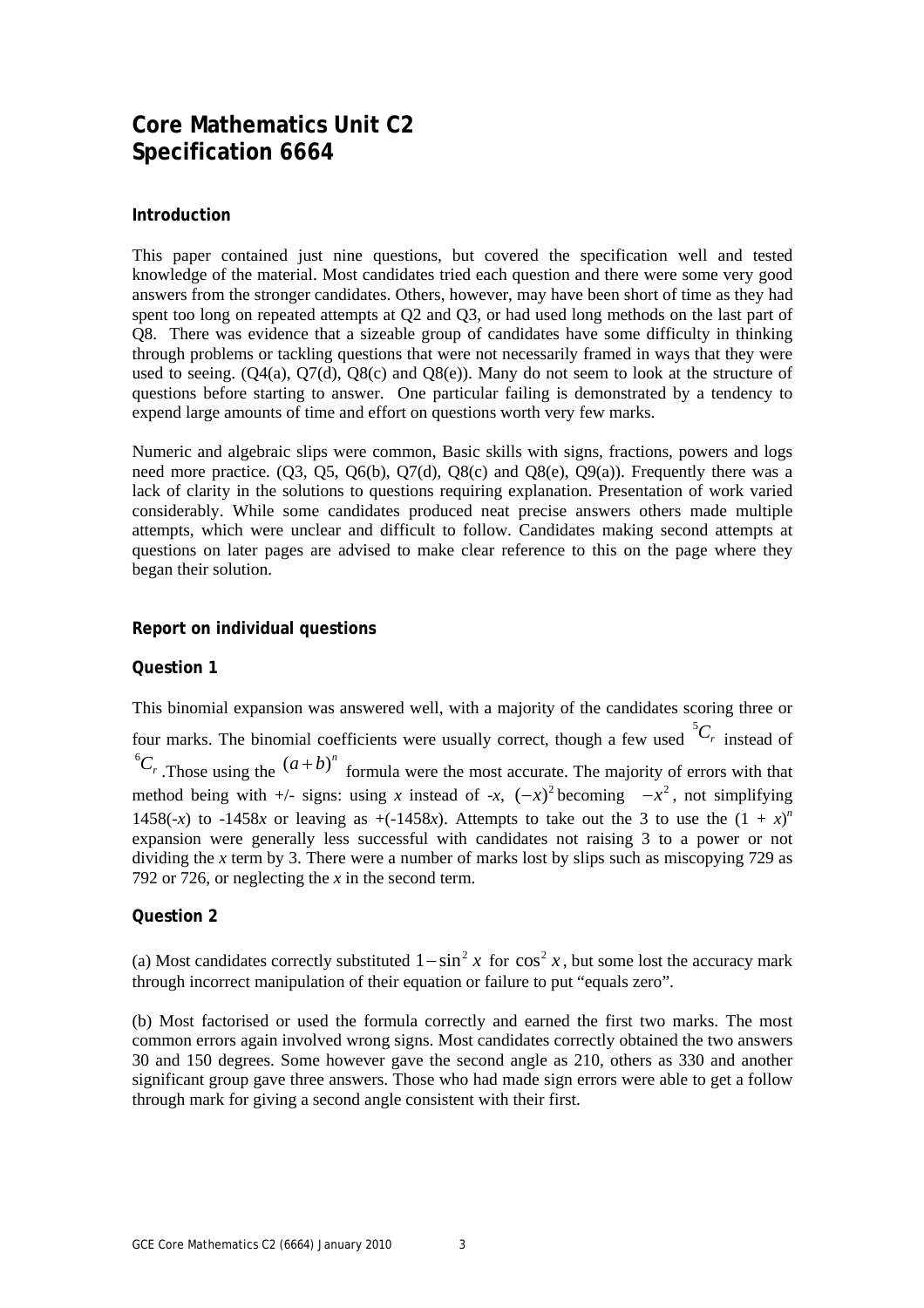(a) Most who used the remainder theorem correctly used  $f(\frac{1}{2})$  and equated it to -5, then used

f(-2) and equated it to zero. They then solved simultaneous equations. There were a number of errors simplifying fractions and dealing with negative numbers and so a significant minority of the candidates scored the three method marks but lost all three accuracy marks. Some candidates forgot to equate their first expression to –5 and some wrote expressions not equations. There were also a number of errors rearranging terms and dealing with fractions. A small minority thought that  $a^{(\frac{1}{2})^2}$  became  $\frac{1}{4}a^2$ . It was obvious from the multiple efforts and crossings-out that a number of candidates were unhappy with their *a* and *b* values, but were often unable to resolve their problems.

Those who used long division very rarely got as far as a correct remainder. They usually made little progress, and penalised themselves by the excessive time taken to do the complicated algebra required.

(b) Most candidates attempted this part of the question, even after limited success in part (a). It was common for those candidates who found fractional values for *a* or *b* to multiply  $f(x)$  by a denominator to create integer coefficients here. Division by  $(x + 2)$  was generally done well using "long division" or synthetic division and candidates who had achieved full marks in part (a) normally went on to achieve full marks in (b), with the common error being failing to factorise their quadratic expression correctly. A significant group stopped at the quadratic factor and so lost the final two marks.

Candidates completing this question successfully were careful and accurate candidates and the question proved discriminating. A number of candidates made several attempts, sometimes achieving success on the third try.

#### **Question 4**

(a) This was a discriminating question, as the method required two stages of solution. Candidates could either find the angle *ACB* using a correct form of the sine rule, then use angles of a triangle, or they could first find the length *AC*, then use the sine rule. Finding length *AC*  was complicated (requiring a correct cosine rule and use of a quadratic formula) and the former method was easier. Weaker candidates tried to use Pythagoras, despite the triangle not being right angled, or used the sine rule wrongly and manipulated their answer to give the printed solution. Others assumed the printed answer and attempted verification, but this sometimes resulted in circular arguments and frequently the verification was not conclusive due to the angle being given correct to 3sf. This verification method could earn a maximum of 2 out of 4 marks. Some candidates converted in and out of degrees, often successfully.

(b) Good candidates found the area of the triangle *ABC* and the area of the sector *BCD* and added these to give a correct answer. Weak candidates assumed that the emblem was a sector of radius 9 cm and angle 0.6 radians. Some made errors in their use of formulae and included pi erroneously, or neglected the ½ factor. A few used the wrong angle in their formulae or indeed used the wrong formula, confusing arc length or area of a segment with area of a sector.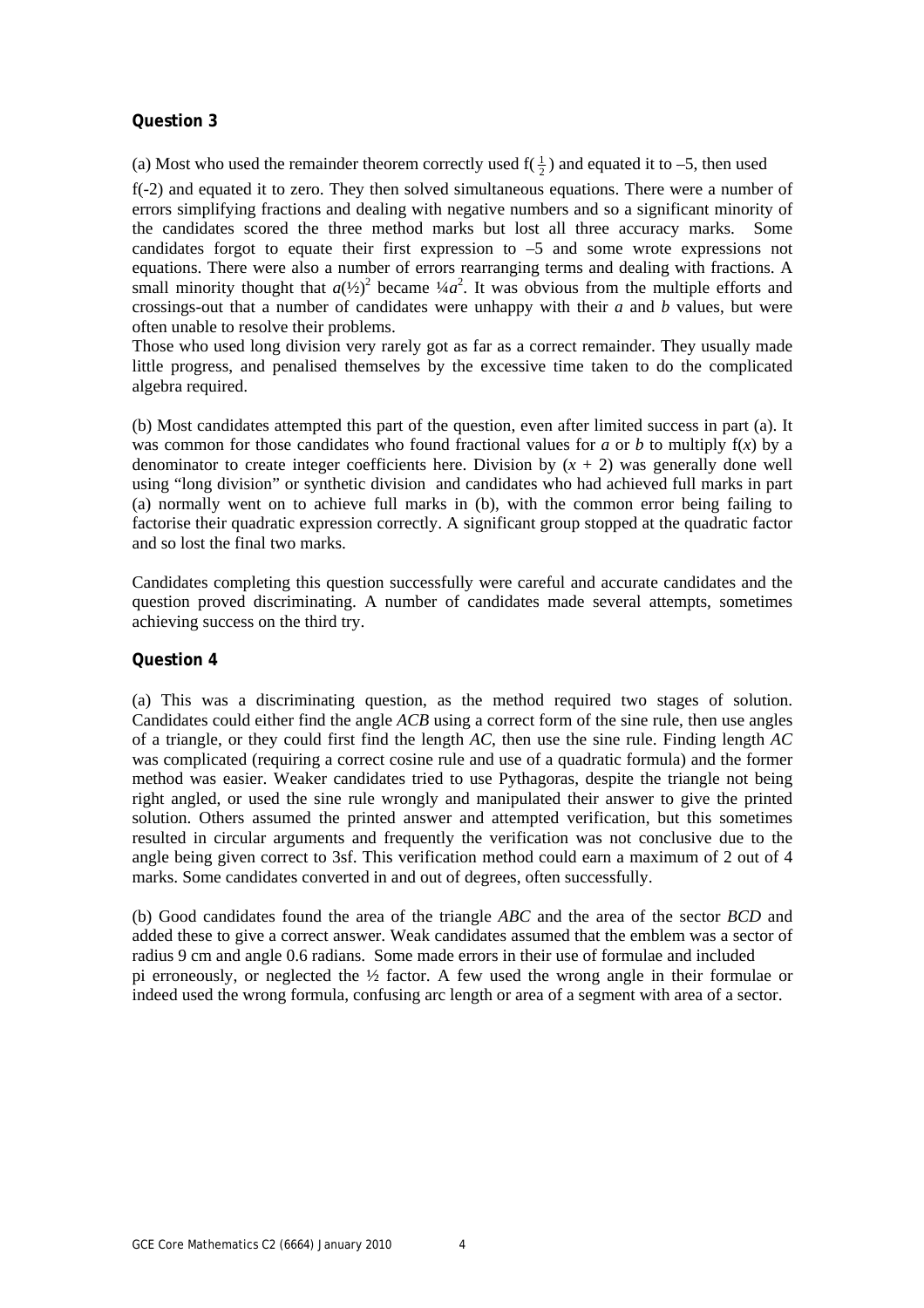(a) Generally, both marks were scored easily with most candidates writing  $x^2 = 64$  and  $x=8$ . Some included the -8 value as well, indicating that they were not always reading the finer details of the questions. However, quite a few attempts proceeded to  $2^x = 64$  leading to the most common incorrect answer seen of  $x=6$ . A small group squared 64. Very few students attempted to change base in this part of the question.

(b) Most candidates scored the first M mark by expressing  $2 \log_2(x-1)$  as  $\log_2(x-1)^2$  but many then failed to gain any further marks. It was not uncommon for scripts to proceed from  $log_2(11-6x) = log_2(x-1)^2 + 3$  to  $(11-6x) = (x-1)^2 + 3$ , resulting in the loss of all further available marks.

A significant number of candidates seem to be completely confused over the basic log rules. Working such as  $\log_2 (11-6x) = \log_2 11/\log_2 6x$  following  $\log_2 (11-6x) = \log_2 11 - \log_2 6x$  was seen on many scripts. Most candidates who were able to achieve the correct quadratic equation were able to solve it successfully, generally by factorisation, although some chose to apply the quadratic formula. There were a good number of completely correct solutions but the  $x = -\frac{1}{4}$ was invariably left in, with very few candidates appreciating the need to reject it. Fortunately they were not penalised this time.

#### **Question 6**

(a) This was an easy introduction into this question and most candidates showed that  $18000 \times 0.8^3 = 9216$ . Some did this in one step, which was sufficient, while others multiplied by 0.8 three times and gave the intermediate answers of 14400, 11520 and finally 9216

(b) Although a majority of candidates found  $n = 13$ , it was rare to see a well set out, completely correct method of solution. Many considered  $ar^{n-1}$  instead of  $ar^n$  in their working. The log work was usually good, but use of inequalities usually led to errors, as it was rare for students to appreciate that the inequality had to change when dividing by log 0.8, a negative number. Trial and improvement methods were allowed, but required evidence that  $n = 13$  and  $n = 14$  had been evaluated and compared with 1000.

(c) This part was usually understood and the method was executed correctly. Some did not give their answers to the nearest penny as asked in the question.

(d) Most attempted this using the sum of a GP as required. The answer was usually correct although some made errors evaluating their fraction. A few very weak candidates reverted to A.Ps for this part of the question.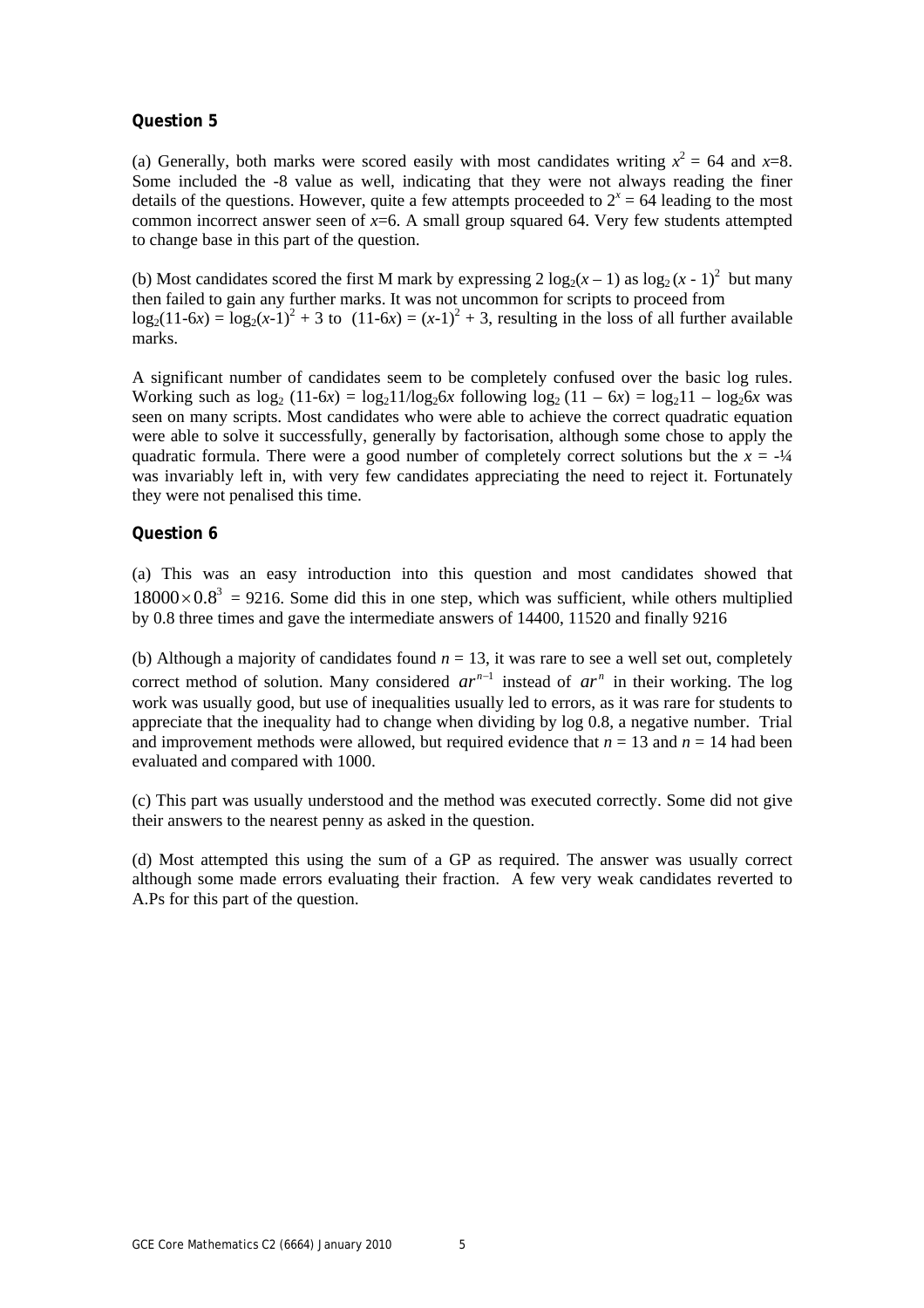This question was accessible to all students and the later part differentiated between weak and strong candidates.

(a) This part of the question was generally well done with most candidates gaining both marks.

(b) Candidates had great difficulty showing that (5,4) lies on *C*. It was common to see numerical work, then  $4=4$  or  $0=0$  followed by no conclusion. The expectation is to see :  $x = 5$ , so  $y = 5^2 - 5.5 + 4$  i.e.  $y = 4$  So (5,4) lies on the curve.

(c) A large proportion of the candidates gained full marks in this part of the question, showing that they understand the symbolisation for integration. Many included a constant of integration and some even proceeded to find a value for it via substitution, usually using the coordinate *N*. (Such constants were ignored.) There were very few candidates that mistakenly differentiated.

(d) There were a number of ways to find the shaded area. The easiest method was to evaluate the integral between  $x = 4$  and  $x = 5$ . This represents an area of a region below the curve, which together with *R* makes up a triangle, with base of length 4 and height 4. So the area of *R* could then be found by subtraction. Unfortunately the area of the triangle when calculated was more likely to be :

 $\frac{1}{2} \times 3 \times 4$  or  $\frac{1}{2} \times 5 \times 4$  rather than the correct  $\frac{1}{2} \times 4 \times 4$ .

Some chose to find the equation of the line *LN* and integrate, but unfortunately the limits were regularly incorrect, most commonly given as 4 and 1. There were a fair number of completely correct solutions seen but also many cases of arithmetic errors in the evaluation of integrals. Many students felt they needed to subtract a line and a curve without really considering the nature of the shapes involved in this question. Few successfully applied the alternative approaches stated on the scheme.

#### **Question 8**

(a) and (b) Most candidates obtained the first three marks for giving the centre and the radius of the circle, but some gave the centre as ( -2, 1) and a few failed to find the square root of 169/4 and gave 42.25 as the radius.

(c) Diagrams and use of geometry helped some candidates to find the coordinates of *A* and *B* quickly and easily. Others used algebraic methods and frequently made sign errors. A common mistake was to put  $y = 0$  in the equation of the circle. This was not relevant to this question.

(d) Use of the cosine rule on triangle *ANB* was a neat method to show this result. Others divided triangle *ANB* into two right angled triangles and obtained an angle from which *ANB* could be calculated.

(e) This part was frequently omitted and there were some long methods of solution produced by candidates. It was quite common to see candidates obtain equations of lines, coordinates of *P* and use coordinate geometry to solve this part even though there were only two marks available for this. Simple trigonometry was quicker and less likely to lead to error.  $6.5 \times \tan AND$  gave the answer directly.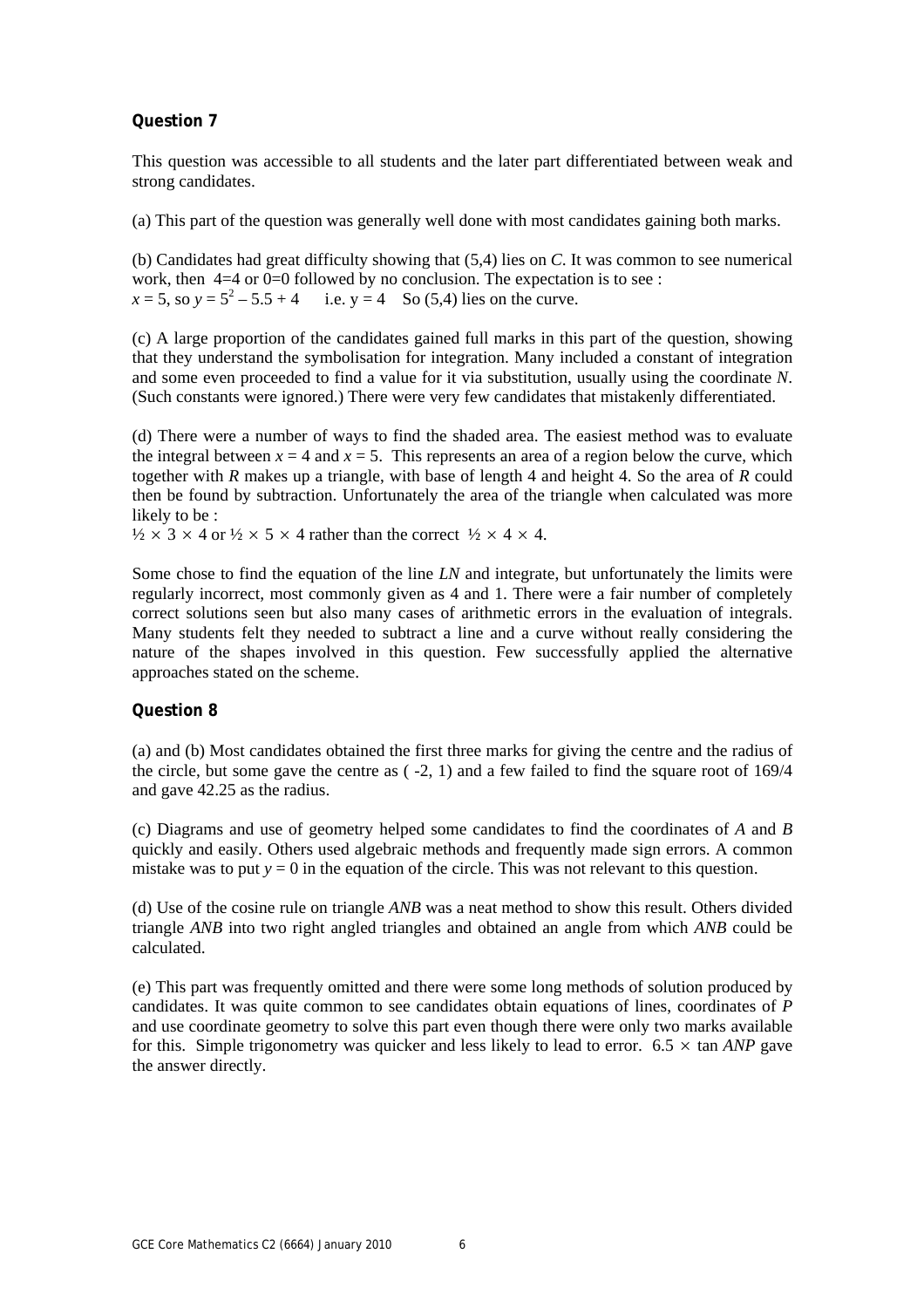(a) A pleasing majority of the candidates were able to differentiate these fractional powers correctly, but a sizeable group left the constant term on the end. They then put the derivative equal to zero. Solving the equation which resulted caused more problems as the equation contained various fractional powers. Some tried squaring to clear away the fractional powers, but often did not deal well with the square roots afterwards. There were many who expressed  $6x^{-1/2} = 1/(6x^{1/2})$  and tended to get in a muddle after that. Those who took out a factor  $x^{1/2}$ usually ended with  $x = 0$  as well as  $x = 4$  and if it was not discounted, they lost an accuracy mark. Those who obtained the solution  $x = 4$  sometimes neglected to complete their solution by finding the corresponding *y* value. Some weaker candidates did not differentiate at all in part (a), with some integrating, and others substituting various values into *y.* 

(b) The second derivative was usually correct and those who had made a slip earlier by failing to differentiate 10, usually differentiated it correctly this time!

(c) Candidates needed to have the correct second derivative to gain this mark. As the derivative was clearly negative this mark was for just stating that the turning point was a maximum.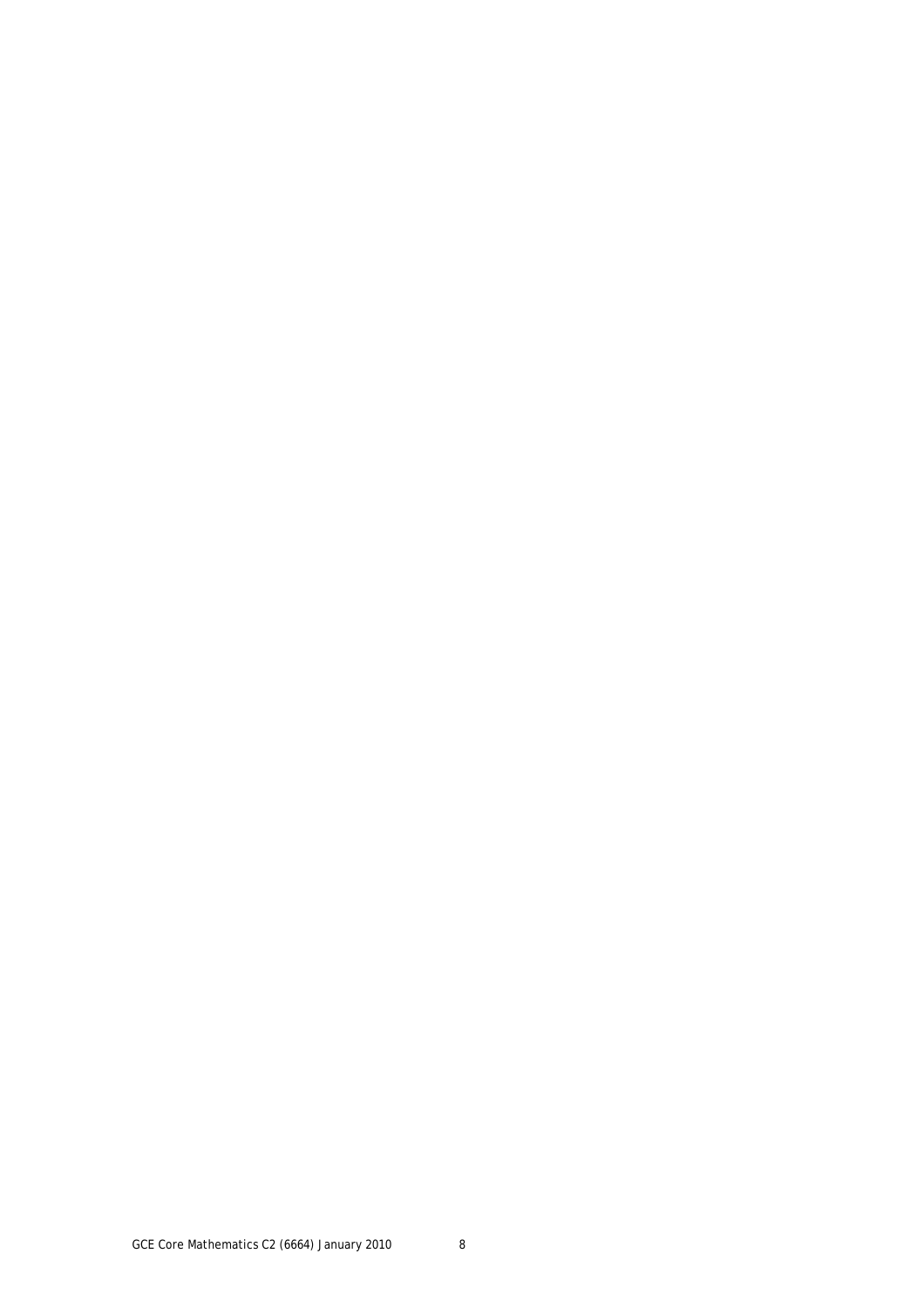### **Grade Boundaries**

| Module                                     | 80 | 70 | 60 | 50 | 40 |
|--------------------------------------------|----|----|----|----|----|
| 6663 Core Mathematics C1                   | 63 | 54 | 46 | 38 | 30 |
| 6664 Core Mathematics C2                   | 54 | 47 | 40 | 33 | 27 |
| 6665 Core Mathematics C3                   | 59 | 52 | 45 | 39 | 33 |
| 6666 Core Mathematics C4                   | 61 | 53 | 46 | 39 | 32 |
| 6667 Further Pure Mathematics FP1          | 64 | 56 | 49 | 42 | 35 |
| 6674 Further Pure Mathematics FP1 (legacy) | 62 | 54 | 46 | 39 | 32 |
| 6675 Further Pure Mathematics FP2 (legacy) | 52 | 46 | 40 | 35 | 30 |
| 6676 Further Pure Mathematics FP3 (legacy) | 59 | 52 | 45 | 38 | 32 |
| 6677 Mechanics M1                          | 61 | 53 | 45 | 38 | 31 |
| 6678 Mechanics M2                          | 53 | 46 | 39 | 33 | 27 |
| 6679 Mechanics M3                          | 57 | 51 | 45 | 40 | 35 |
| 6683 Statistics S1                         | 65 | 58 | 51 | 45 | 39 |
| 6684 Statistics S2                         | 65 | 57 | 50 | 43 | 36 |
| 6689 Decision Maths D1                     | 67 | 61 | 55 | 49 | 44 |

The table below gives the lowest raw marks for the award of the stated uniform marks (UMS).